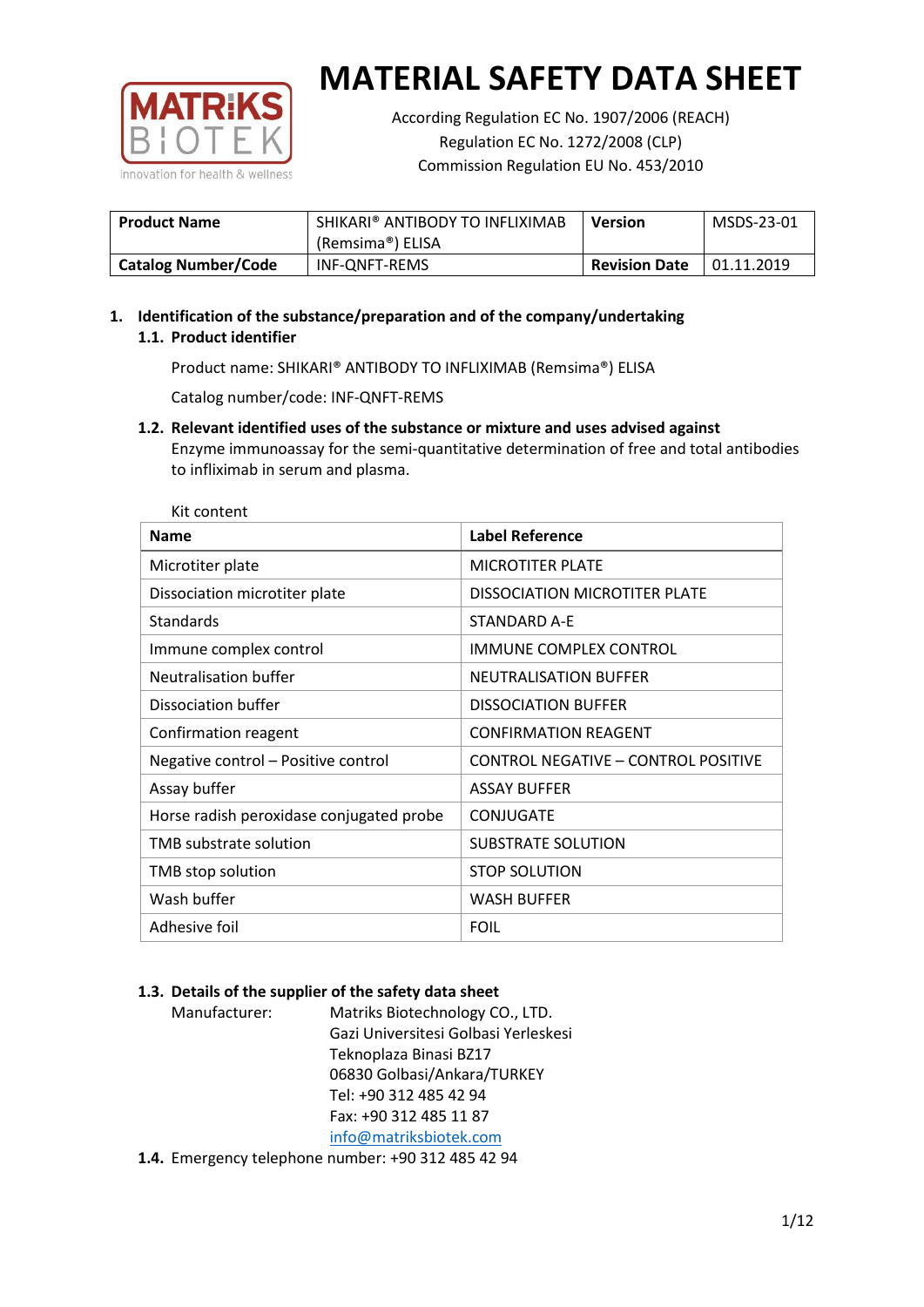

According Regulation EC No. 1907/2006 (REACH) Regulation EC No. 1272/2008 (CLP) Commission Regulation EU No. 453/2010

| <b>Product Name</b>        | SHIKARI® ANTIBODY TO INFLIXIMAB<br>(Remsima®) ELISA | <b>Version</b>       | MSDS-23-01 |
|----------------------------|-----------------------------------------------------|----------------------|------------|
| <b>Catalog Number/Code</b> | INF-ONFT-REMS                                       | <b>Revision Date</b> | 01.11.2019 |

# **2. Hazards identification**

General classification of the mixture: the mixture is not classified as hazardous in compliance with Directive 67/548IEEC and 1999/45IEC, Regulation (EC) No 1907/2006 and Regulation (EC) No 1272/2008.

# **2.1. Classification of the substance or mixture**

Classification in accordance with 1272/2008IEC (CLP/GHS) not classified as hazardous Classification in accordance with 67/548IEEC and 1999/45IEC (DPD) not classified as hazardous

# **2.2. Label elements**

This product is not under labelling according to Regulation (EC) n. 1272/2008

# **2.3. Other hazards**

Results of PBT and vPvB assessment: The substances in the mixture do not meet the PBT/vPvB criteria according to REACH (content <0,1% w/w), annex XIII; the substances in the mixture are not included in the Candidate List of SVHC.

**Note:** This product is intended for laboratory use by professional uses only. Use appropriate personal protective equipment while working with the reagents provided.

# **3. Composition/information on ingredients**

#### **3.1. Substances**

| <b>Stop Solution</b>               |                                                                                                                           |
|------------------------------------|---------------------------------------------------------------------------------------------------------------------------|
| Ingredient                         | Hydrochloric Acid (HCL) Index No. 017-002-01-X                                                                            |
| CAS No (EC No)                     | 7647-01-0(231-595-7)                                                                                                      |
| Containing Conc. (%)               | <5,0* (Dilution is not classified as hazardous<br>according to the European Regulation<br>67/548/EEC and 1272/2008/EC)    |
| form)                              | Classification according to regulation (EC) No 1272/2008 (CLP) (related to the concentrated                               |
| Hazard Class and Category Codes(s) | Skin Corr. 1B STOT SE 3                                                                                                   |
| Hazard Statement Code(s)           | H314, H335                                                                                                                |
| Pictogram, Signal Word Code(s)     | GHS05, GHS07, Dgr                                                                                                         |
| Specific Conc. Limits, M-factors   | Skin Corr. 1B; H314: C≥25%<br>Skin Irrit. 2; H315: 10%≤C<25 %<br>Eye Irrit. 2, H319: 10%≤C<25 %<br>STOT SE 3; H355: C≥10% |
| Directive 67/548/EEC               | C; R34-37: C≥25%<br>Xi; R36/37/38: 10%≤C<25%                                                                              |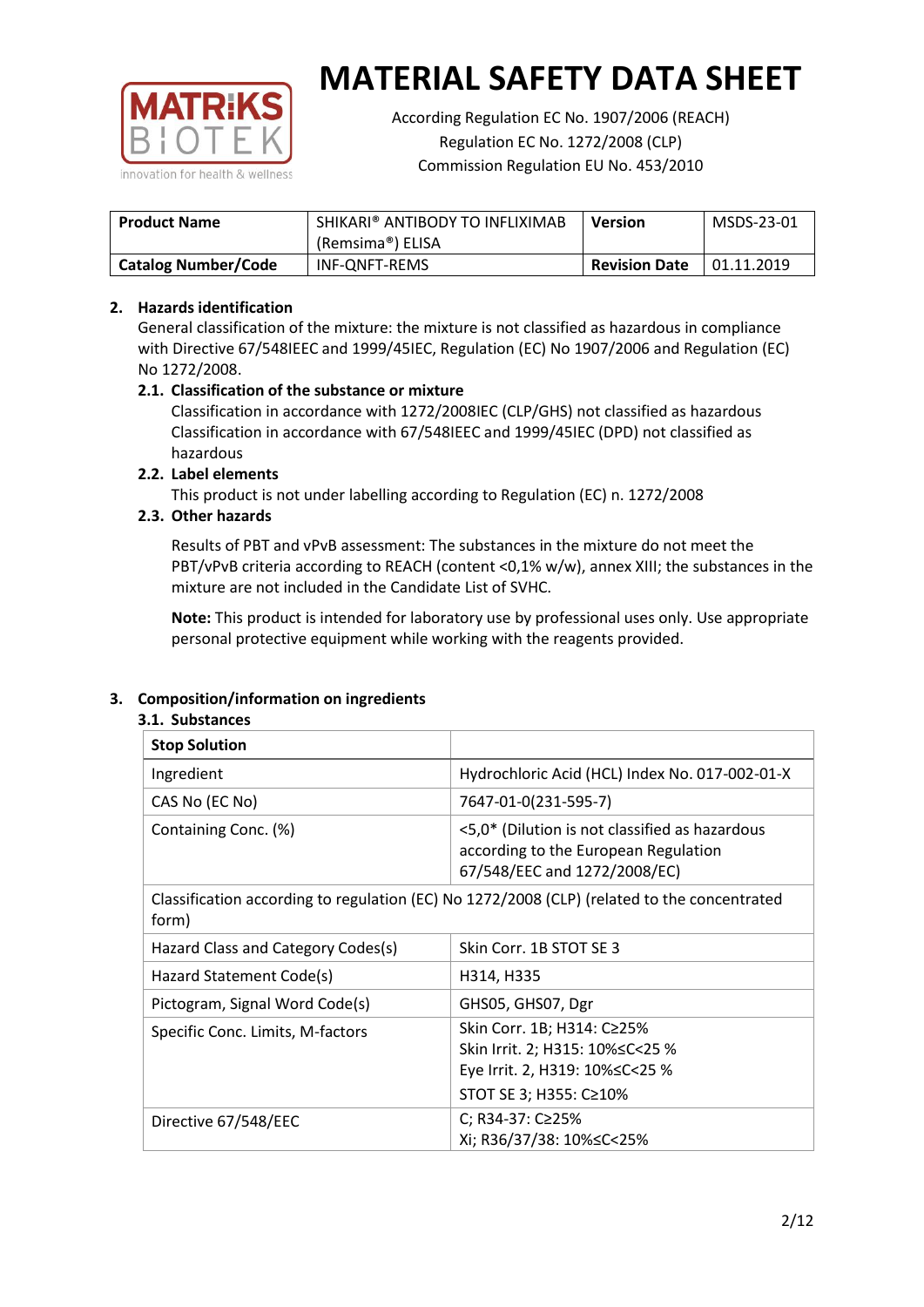

According Regulation EC No. 1907/2006 (REACH) Regulation EC No. 1272/2008 (CLP) Commission Regulation EU No. 453/2010

| <b>Product Name</b>        | SHIKARI® ANTIBODY TO INFLIXIMAB<br>(Remsima®) ELISA | <b>Version</b>       | MSDS-23-01 |
|----------------------------|-----------------------------------------------------|----------------------|------------|
| <b>Catalog Number/Code</b> | INF-ONFT-REMS                                       | <b>Revision Date</b> | 01.11.2019 |

# **3.2. Mixtures**

| <b>Standards, Controls, Assay Buffer</b> |                                                                                                                           |
|------------------------------------------|---------------------------------------------------------------------------------------------------------------------------|
| Ingredient                               | Sodium Azide Index no. 011-004-00-7                                                                                       |
| CAS No (EC No)                           | 26628-22-8 (247-852-1)                                                                                                    |
| Containing Conc. (%)                     | <0,001 % (Dilution is not classified as hazardous<br>according to the European Regulation<br>67/548/EEC and 1272/2008/EC) |
| form)                                    | Classification according to regulation (EC) No 1272/2008 (CLP) (related to the concentrated                               |
| Hazard Class and Category Codes(s)       | Acute Tox. 2 (oral)                                                                                                       |
|                                          | Acute Tox. 1 (dermal)                                                                                                     |
|                                          | STOT RE 2                                                                                                                 |
|                                          | Acute Aquatic 1                                                                                                           |
|                                          | <b>Aquatic Chronic 1</b>                                                                                                  |
| Hazard Statement Code(s)                 | H300, H310, H373, H400, H410                                                                                              |
| Pictogram, Signal Word Code(s)           | GHS06, GHS08, GHS09                                                                                                       |
| Specific Conc. Limits, M-factors         | M-Factor-Aquatic Acute:1                                                                                                  |
| Directive 67/548/EEC                     | R23/24/25-36/37/38-50/53                                                                                                  |

| Conjugate                          |                                                                                                 |
|------------------------------------|-------------------------------------------------------------------------------------------------|
| Ingredient                         | Proclin 150 Index no. 613-167-00-5                                                              |
|                                    | Proclin 150 is a mixture of substances of the                                                   |
|                                    | components, 5-Chloro-2-methyl-4-isothiazolin-3-<br>one and 2-Methyl-2H -isothiazol-3-one (3:1). |
| CAS No (EC No)                     | 55965-84-9                                                                                      |
| Containing Conc. (%)               | <0,0015% (Dilution is not classified as hazardous                                               |
|                                    | according to the European Regulation<br>67/548/EEC and 1272/2008/EC)                            |
|                                    |                                                                                                 |
| form)                              | Classification according to regulation (EC) No 1272/2008 (CLP) (related to the concentrated     |
| Hazard Class and Category Codes(s) | Acute Tox. 3                                                                                    |
|                                    | Skin Corr. 1B                                                                                   |
|                                    | Skin Sens. 1                                                                                    |
|                                    | Acute Aquatic 1                                                                                 |
|                                    | <b>Aquatic Chronic 1</b>                                                                        |
| Hazard Statement Code(s)           | H301, H311, H314, H317, H331, H400, H410                                                        |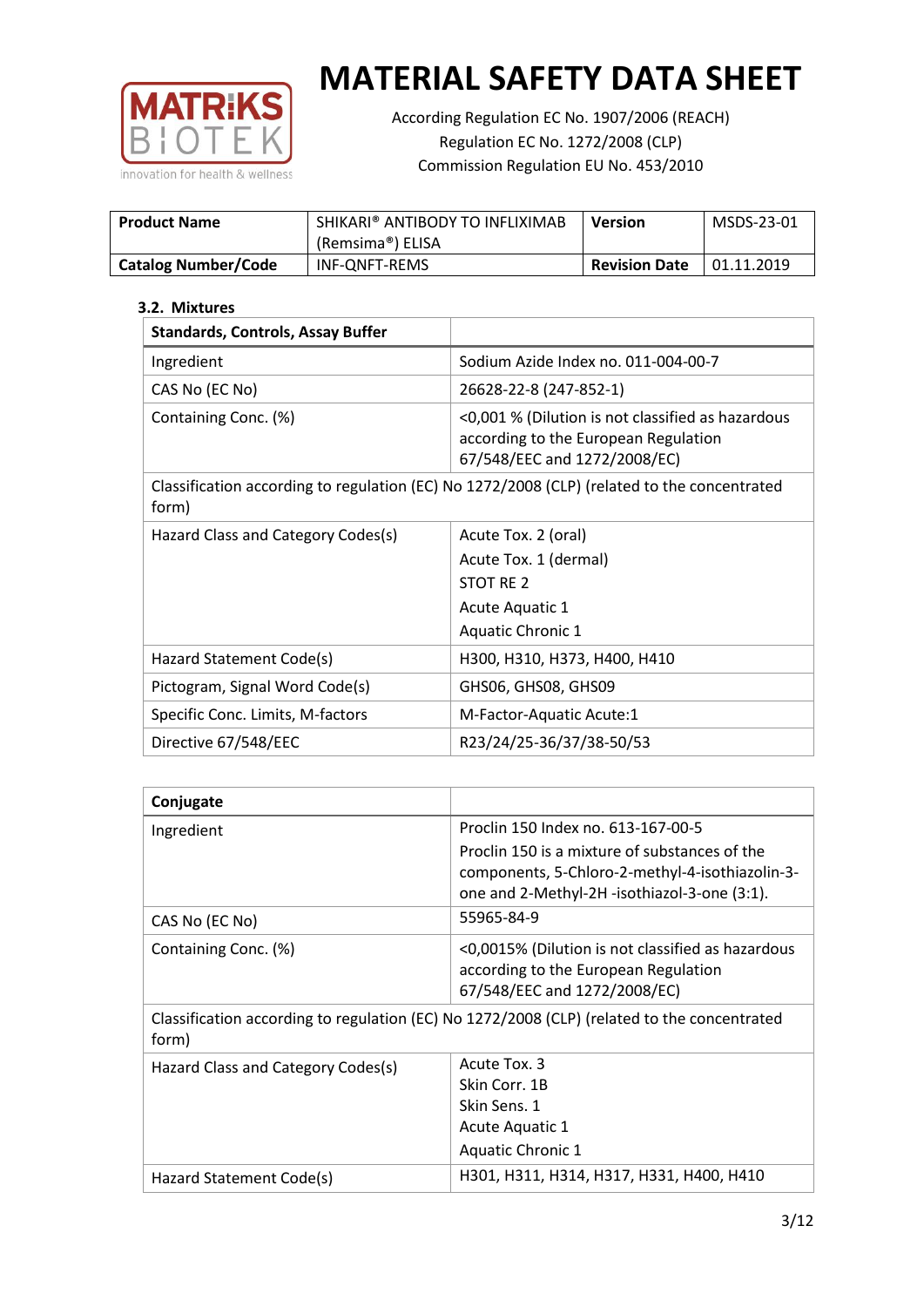

According Regulation EC No. 1907/2006 (REACH) Regulation EC No. 1272/2008 (CLP) Commission Regulation EU No. 453/2010

| <b>Product Name</b>        | SHIKARI® ANTIBODY TO INFLIXIMAB<br>(Remsima®) ELISA | <b>Version</b>       | MSDS-23-01 |
|----------------------------|-----------------------------------------------------|----------------------|------------|
| <b>Catalog Number/Code</b> | INF-ONFT-REMS                                       | <b>Revision Date</b> | 01.11.2019 |

| Pictogram, Signal Word Code(s)   | GHS05, GHS07, GHS09                |
|----------------------------------|------------------------------------|
| Specific Conc. Limits, M-factors | ≥0,6%: Skin Corr. 1B, H314         |
|                                  | 0,06 - < 0,6%: Skin Irrit. 2, H315 |
|                                  | 0,06 - < 0,6 %: Eye Irrit. 2, H319 |
|                                  | ≥0,0015 %: Skin Sens. 1, H317      |
|                                  | M-Factor - Aquatic Acute: 10       |
| Directive 67/548/EEC             | T; N R:23/24/25-34-35-50/53        |
|                                  | S: (2-)26-28-36/37/39-45-60-61     |

#### **4. First-aid measures**

# **4.1. Description of first aid measures**

General advice: No special measures required. Consult physician in case of complaints. If inhaled: Supply fresh air.

In case of skin contact: Immediately flush skin with plenty of water. Cold water may be used. Remove contaminated clothing and shoes.

In case of eye contact: Check for and remove any contact lenses. Immediately flush eyes with plenty of water for at least 15 minutes. Cold water may be used. If swallowed: Rinse mouth with plenty of water

# **4.2. Most important symptoms and effects, both accurate and delayed** There are no hazards under normal use conditions. Direct contact with eyes may cause

slight and temporary irritation. Swallowing of larger amounts may lead to stomachache, vomiting or diarrhea.

#### **4.3. Indication of any immediate medical attention and special treatment needed** No specific therapy known. Use supportive and symptomatic treatment.

# **5. Fire-fighting measures**

# **5.1. Extinguishing media**

Suitable extinguishing media: Water spray, alcohol resistant foam, dry-powder, carbon dioxide

Unsuitable extinguishing media: Direct water stream

- **5.2. Special hazards arising from the substance mixture** To the best of our knowledge, no special hazards can be defined
- **5.3. Advice for fire-fighters** No data available.

# **6. Accidental release measures**

**6.1. Personal precautions, protective equipment and emergency procedures** Wear appropriate protective gloves and clothes.

# **6.2. Environmental precautions**

Dilute with plenty of water. Do not allow to enter sewers/surface or ground water.

**6.3. Methods and materials for containment and cleaning up**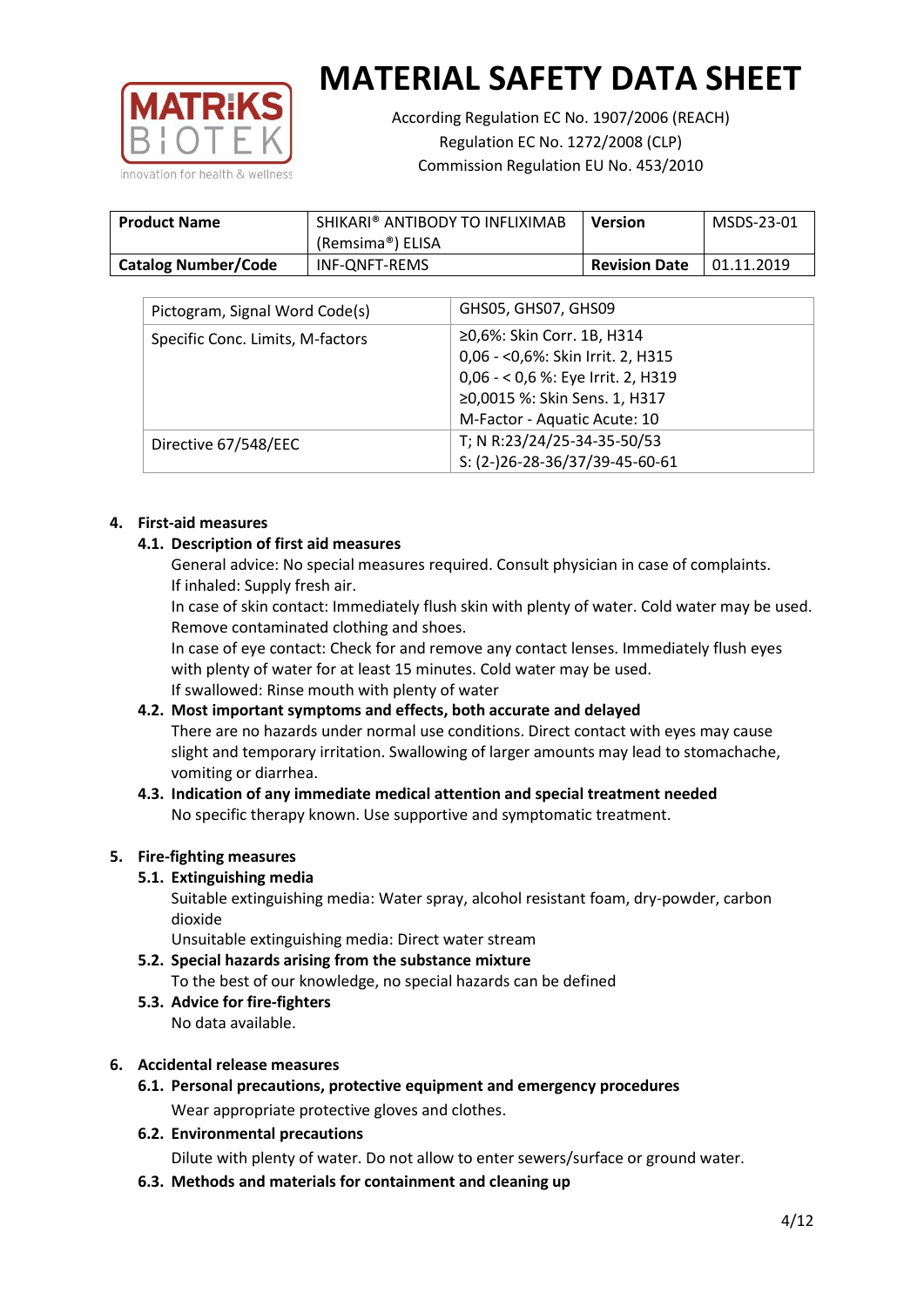

According Regulation EC No. 1907/2006 (REACH) Regulation EC No. 1272/2008 (CLP) Commission Regulation EU No. 453/2010

| <b>Product Name</b>        | SHIKARI® ANTIBODY TO INFLIXIMAB<br><b>Version</b> |                      | MSDS-23-01 |
|----------------------------|---------------------------------------------------|----------------------|------------|
|                            | (Remsima®) ELISA                                  |                      |            |
| <b>Catalog Number/Code</b> | INF-ONFT-REMS                                     | <b>Revision Date</b> | 01.11.2019 |

Absorb with liquid-binding material (sand, diatomite, acid binders, universal binders, sawdust).

# **6.4. Reference to other sections**

For personal protection see section 8. For disposal see section 13.

#### **7. Handling and storage**

# **7.1. Precautions for safe handling**

Use all reagents in accordance with the relevant package insert provided with the product. Do not smoke, eat, drink or apply cosmetics in areas where kit reagents are handled. Wear disposable latex gloves when handling reagents.

Never pipet by mouth and avoid contact of reagents and specimens with skin and mucous membranes.

Handling should be done in accordance with the procedures defined by an appropriate national biohazard safety guideline or regulation.

Use all reagents in accordance with the relevant package insert provided with the product.

# **7.2. Conditions for safe storage, including any incompatibilities**

Store in tightly closed original packages or appropriately labeled alternate vessels. Store in dry, bunded areas. Keep away from direct sunlight and heat sources. Recommended storage temperature: 10-30°C (shipment), 2-8°C (long term storage). Protect from freezing. Keep away from food and drinks. Keep away from acids and heavy metals. Keep out of the reach of children.

# **7.3. Specific end uses**

For EU diagnostic product.

For the rest of the world "Research use only".

# **8. Exposure controls/personel protection**

# **8.1. Control parameters**

Indicative occupational exposure limit ES (2000/39IEC, Directive 2006/15IEC and Directive 2009/161IEC):

| <b>CAS</b> | <b>Substance</b> | Indicative occupational exposure limit |                       |
|------------|------------------|----------------------------------------|-----------------------|
|            | name             |                                        |                       |
| 26628-22-8 | Sodium Azide     | OEL mean (time-weighted 8 h):          | 0,1 mg/m <sup>3</sup> |
|            |                  | OEL short term (LS min):               | 0,3                   |
|            |                  | Notation: Skin                         |                       |

#### National work-place occupational exposure limits (only selected lands are displayed):

| <b>CAS</b><br><b>Substance</b> |            |                       | <b>Occupational exposure limits</b> |
|--------------------------------|------------|-----------------------|-------------------------------------|
|                                |            | name                  |                                     |
|                                | 26628-22-8 | Sodium Azide   Turkey |                                     |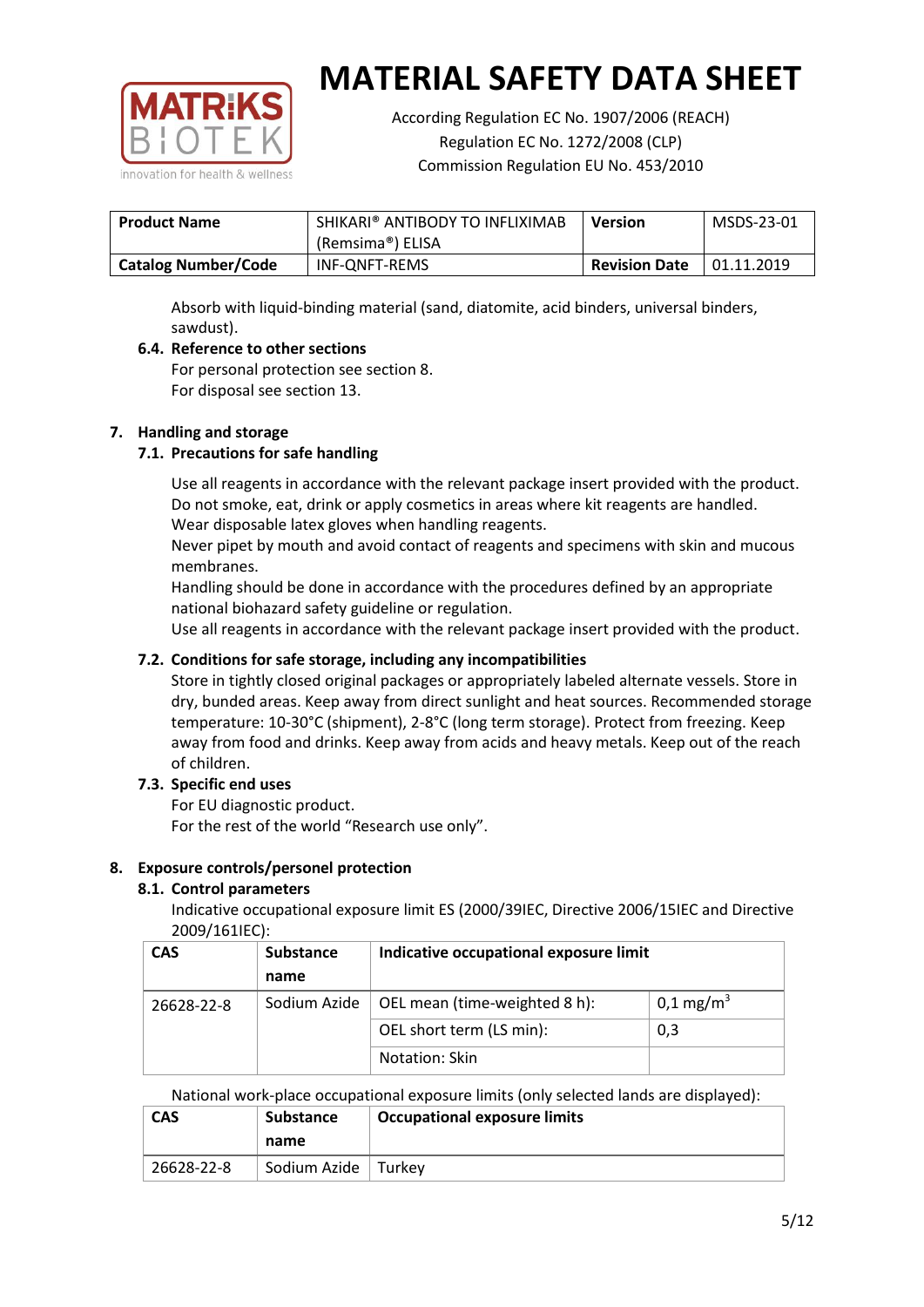

According Regulation EC No. 1907/2006 (REACH) Regulation EC No. 1272/2008 (CLP) Commission Regulation EU No. 453/2010

| <b>Product Name</b>        | SHIKARI® ANTIBODY TO INFLIXIMAB<br>(Remsima®) ELISA | Version              | MSDS-23-01 |
|----------------------------|-----------------------------------------------------|----------------------|------------|
| <b>Catalog Number/Code</b> | INF-ONFT-REMS                                       | <b>Revision Date</b> | 01.11.2019 |

| PEL:                                    | $0,1 \text{ mg/m}^3$  |
|-----------------------------------------|-----------------------|
| NPEL-P:                                 | 0,3 mg/m <sup>3</sup> |
| D - absorb through skin                 |                       |
| I - irritating to mucosa (eye, airways) |                       |
| and skin                                |                       |
| Government Regulation no.               |                       |
| 361/2007 Coll.                          |                       |
| Slovakia                                |                       |
| NPEL mean:                              | $0,1 \text{ mg/m}^3$  |
| NPEL short-term:                        | 0,3 mg/m <sup>3</sup> |
| Note K: absorbed through skin           |                       |
| Regulation 300/2007 Coll. (SK),         |                       |
| Appendix 1                              |                       |
| Germany                                 |                       |
| AGW - time weighted mean:               | $0,2 \text{ mg/m}^3$  |
| Short -term factor:                     | 2(1)                  |
| 1RGS-900                                |                       |
| United Kingdom                          |                       |
| TWA:                                    | $0,1 \text{ mg/m}^3$  |
| STEL:                                   | 0,3 mg/m <sup>3</sup> |
| France                                  |                       |
| TWA:                                    | $0,1 \text{ mg/m}^3$  |
| STEL:                                   | 0,3 mg/m <sup>3</sup> |

# Other recommended values: not set

| <b>CAS</b> | Substance name   OEL - equivalents |  |
|------------|------------------------------------|--|
|            | $\overline{\phantom{0}}$           |  |

#### Indicative biological limits (Turkey, 432/2003 Coll.): not set

| Substance                | Evaluated as | Limit values             |
|--------------------------|--------------|--------------------------|
| $\overline{\phantom{0}}$ | -            | $\overline{\phantom{0}}$ |

DNEL: not available for the mixture. PNEC: not available for the mixture.

# **8.2. Exposure controls**

General hygiene directives should be considered.

Keep away from food stuffs and beverages. Wash hands before breaks and at the end of the working day

#### **Personal protective equipment:**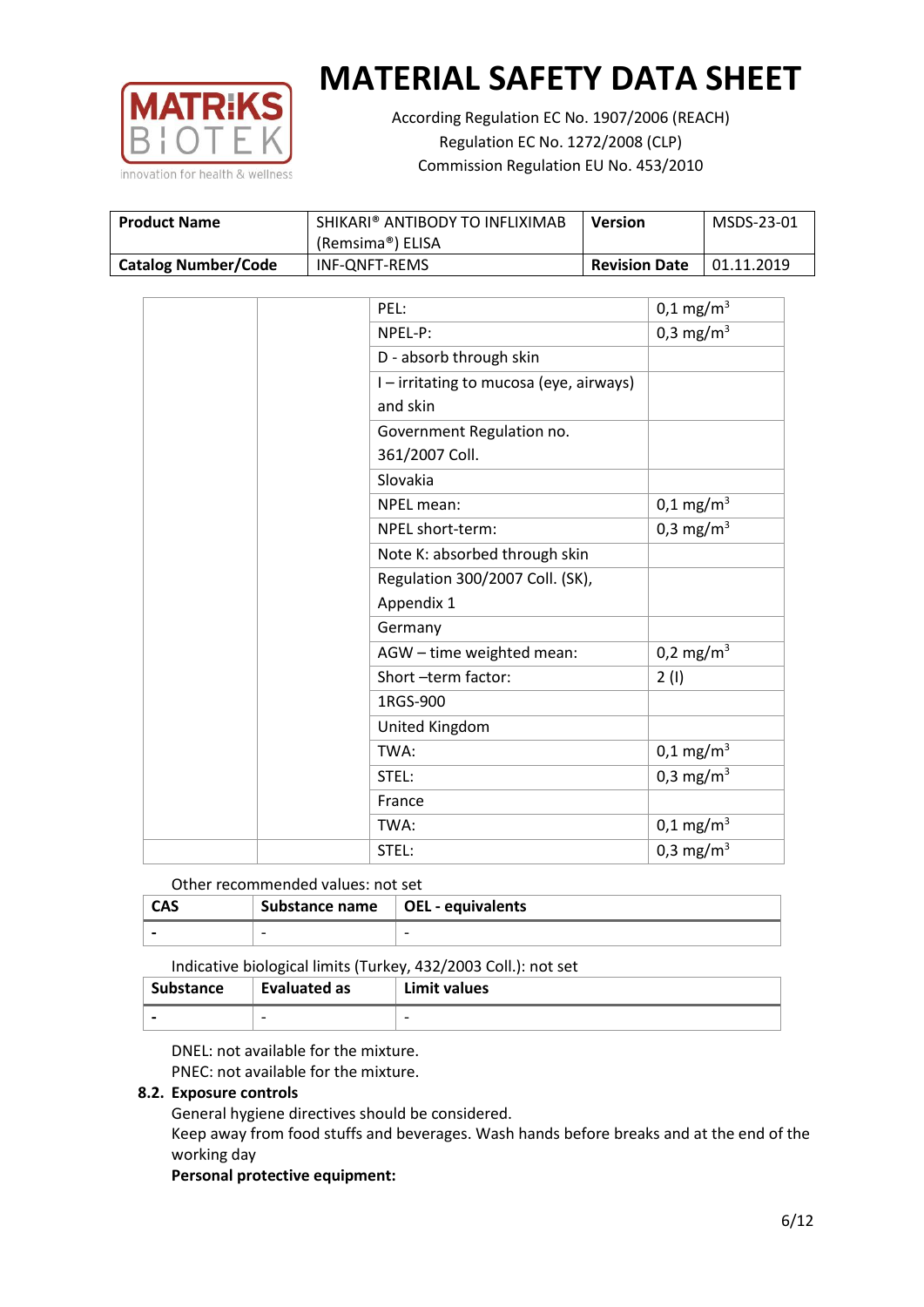

According Regulation EC No. 1907/2006 (REACH) Regulation EC No. 1272/2008 (CLP) Commission Regulation EU No. 453/2010

| <b>Product Name</b>        | SHIKARI® ANTIBODY TO INFLIXIMAB<br>(Remsima®) ELISA | <b>Version</b>       | MSDS-23-01 |
|----------------------------|-----------------------------------------------------|----------------------|------------|
| <b>Catalog Number/Code</b> | INF-ONFT-REMS                                       | <b>Revision Date</b> | 01.11.2019 |

| <b>Respiratory protection:</b> | Not required                                                      |
|--------------------------------|-------------------------------------------------------------------|
| Skin protection                | Protective gloves of nitrile or nature latex, satisfying the norm |
|                                | <b>DIN EN 455</b>                                                 |
| Eye/Face protection            | Safety glasses with side shields confirming to EN 166 (EN),       |
|                                | NIOSH (US)                                                        |
| Body protection                | Impenetrable protective clothing                                  |

# **9. Physical and chemical properties**

#### **9.1. Information on basic physical and chemical properties**

| <b>COMPONENT</b>       | <b>APPEARANCE</b> | <b>ODOR</b>     | pH             |
|------------------------|-------------------|-----------------|----------------|
| Microtiter plates      | Solid, white      | Odorless        | Not applicable |
| Standards and controls | Liquid, colorless | Odorless        | $7,4 \pm 0,05$ |
| Dissociation buffer    | Liquid, colorless | Odorless        | $7,4 \pm 0,05$ |
| Neutralisation buffer  | Liquid, colorless | Odorless        | $7,4 \pm 0,05$ |
| Immune complex control | Liquid, colorless | <b>Odorless</b> | $7,4 \pm 0,05$ |
| Confirmation reagent   | Liquid, colorless | Odorless        | $7,4 \pm 0,05$ |
| Conjugate              | Liquid, red       | Odorless        | $7,4 \pm 0,05$ |
| Assay buffer           | Liquid, blue      | Odorless        | $7,4 \pm 0,05$ |
| Substrate solution     | Liquid, colorless | <b>Odorless</b> | $3,6 - 3,8$    |
| Stop solution          | Liquid, colorless | Odorless        | $<$ 1          |
| Wash buffer            | Liquid, colorless | Odorless        | $7,4 \pm 0,05$ |

| <b>For All Components</b>                    |                   |  |  |
|----------------------------------------------|-------------------|--|--|
| Odor threshold                               | No data available |  |  |
| Melting point/freezing point                 | No data available |  |  |
| Initial boiling point and range              | No data available |  |  |
| Flash point                                  | No data available |  |  |
| Evaporation rate                             | No data available |  |  |
| Flammability (solid, gas)                    | No data available |  |  |
| Upper/lower flammability or explosive limits | No data available |  |  |
| Vapour pressure                              | No data available |  |  |
| Vapour density                               | No data available |  |  |
| Relative density                             | No data available |  |  |
| Solubility(ies)                              | Fully miscible    |  |  |
| Partition coefficient: n-octanol water       | No data available |  |  |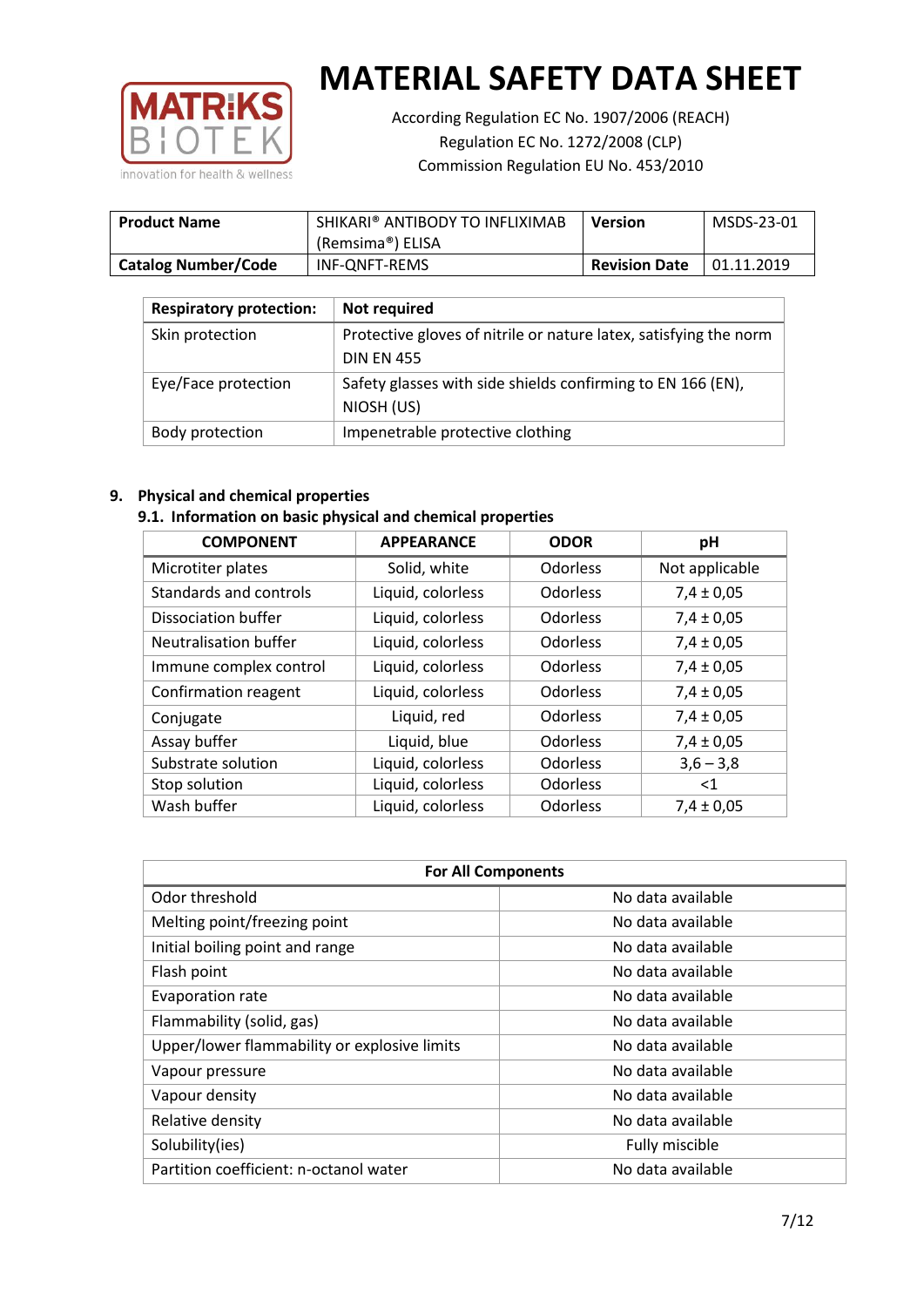

According Regulation EC No. 1907/2006 (REACH) Regulation EC No. 1272/2008 (CLP) Commission Regulation EU No. 453/2010

| <b>Product Name</b>        | SHIKARI® ANTIBODY TO INFLIXIMAB<br>(Remsima®) ELISA | <b>Version</b>       | MSDS-23-01 |
|----------------------------|-----------------------------------------------------|----------------------|------------|
| <b>Catalog Number/Code</b> | INF-ONFT-REMS                                       | <b>Revision Date</b> | 01.11.2019 |

| Auto-ignition temperature   | Product is not self-igniting                 |
|-----------------------------|----------------------------------------------|
| Decomposition temperature   | No data available                            |
| Viscosity                   | No data available                            |
| <b>Explosive properties</b> | Product does not present an explosion hazard |
| Oxidizing properties        | No data available                            |

# **9.2. Other information**

No other information available.

#### **10. Stability and reactivity**

#### **10.1. Reactivity**

Not reactive under normal conditions of storage and manipulation. Sodium azide has been reported to form lead or copper azide in laboratory plumbing (heavy metals) which may explode on percussion. Treatment of sodium azide with strong acids gives hydrazoic acid, which is also extremely toxic.

#### **10.2. Chemical stability**

Mixture is chemically stable under normal conditions of storage and manipulation. Overheating may cause thermal decomposition.

#### **10.3. Possibility of hazardous reactions**

Sodium azide has been reported to form lead or copper azide in laboratory plumbing (heavy metals) which may explode on percussion.

#### **10.4. Conditions to avoid**

Stable under normal conditions. Keep away from direct sunlight and heat sources. Do not mix with strong acids and heavy metals.

#### **10.5. Incompatible materials**

Strong acids, heavy metals, halogenated hydrocarbons.

#### **10.6. Hazardous decomposition products**

Material does not decompose at ambient temperatures. Incomplete combustion and thermolysis may produce toxic, irritating and flammable decomposition products (such as carbon monoxide, carbon dioxide, sooth, aldehydes and other products of organic compounds decomposition, sulfur / nitrogen oxides).

# **11. Toxicological information**

#### **11.1. Information on toxicological effects**

#### **11.1.1. Acute toxicity**

Based on available data, the classification criteria are not met. Based on composition, the mixture has low acute toxicity and no adverse effects for human health are expected under applicable conditions of exposure sodium azide.

# **11.1.2. Skin corrosion/irritation**

Based on available data, the classification criteria are not met. Prolonged or repeated skin contact may cause mild irritation and dermatitis (skin inflammation). However, these effects do not required classification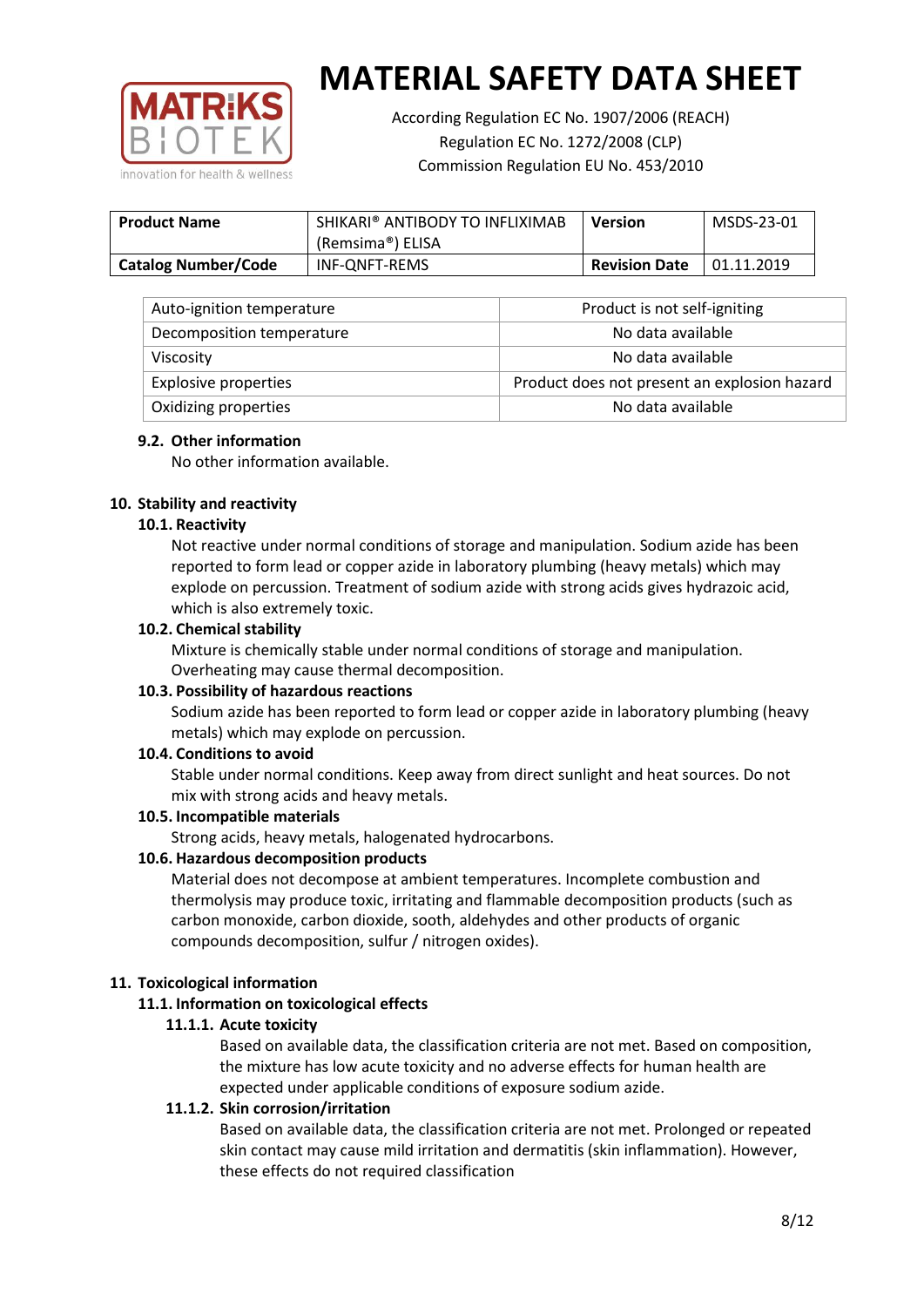

According Regulation EC No. 1907/2006 (REACH) Regulation EC No. 1272/2008 (CLP) Commission Regulation EU No. 453/2010

| <b>Product Name</b>        | SHIKARI® ANTIBODY TO INFLIXIMAB | <b>Version</b>       | MSDS-23-01 |
|----------------------------|---------------------------------|----------------------|------------|
|                            | (Remsima®) ELISA                |                      |            |
| <b>Catalog Number/Code</b> | INF-ONFT-REMS                   | <b>Revision Date</b> | 01.11.2019 |

# **11.1.3. Serious eye damage/irritation**

Based on available data, the classification criteria are not met. Direct contact with eyes may cause slight and temporary irritation. However, these effects do not required classification

# **11.1.4. Respiratory or skin sensitization**

Based on available data, the classification criteria are not met. Compounds have no sensitization effects.

# **11.1.5. Germ cell mutagenicity**

Based on available data, the classification criteria are not met. Compounds have no potential for mutagenic activity.

#### **11.1.6. Carcinogenicity**

Based on available data, the classification criteria are not met. Compounds have no potential for carcinogenic activity.

#### **11.1.7. Reproductive toxicity**

Based on available data, the classification criteria are not met. Compounds have no potential for reproductive toxicity.

#### **11.1.8. STOT-single exposure**

Based on available data, the classification criteria are not met

#### **11.1.9. STOT-repeated exposure**

Based on available data, the classification criteria are not met.

#### **11.1.10. Aspiration hazard**

Based on available data, the classification criteria are not met.

# **12. Ecological information**

#### **12.1. Toxicity**

No data available.

# **12.2. Persistence and degradability**

No data available.

**12.3. Bio accumulative potential** No data available.

# **12.4. Mobility in soil**

No data available.

# **12.5. Results of PBT and vPvB assessment**

The substances in the mixture do not meet the PBT/vPvB criteria according to REACH, annex XIII (content <0,1% w/w); the substances in the mixture are not included in the Candidate List of SVHC.

#### **12.6. Other adverse effects**

No data available.

#### **13. Disposal considerations**

**13.1. Waste treatment methods**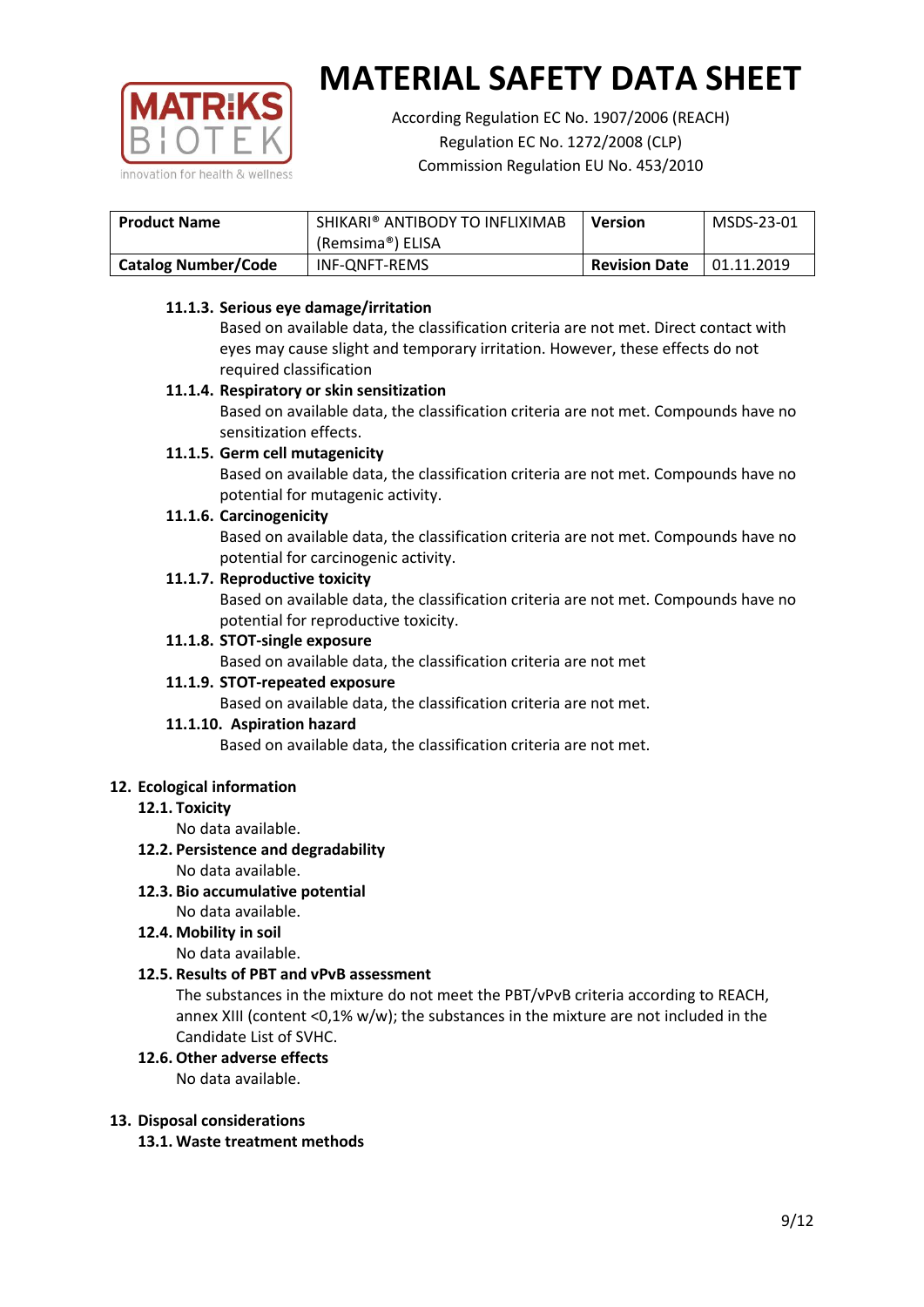

According Regulation EC No. 1907/2006 (REACH) Regulation EC No. 1272/2008 (CLP) Commission Regulation EU No. 453/2010

| <b>Product Name</b>        | SHIKARI® ANTIBODY TO INFLIXIMAB<br>(Remsima®) ELISA | <b>Version</b> | MSDS-23-01 |
|----------------------------|-----------------------------------------------------|----------------|------------|
| <b>Catalog Number/Code</b> | INF-ONFT-REMS<br><b>Revision Date</b>               |                | 01.11.2019 |

Product: Waste should be disposed of in accordance with federal, state and local environmental control regulations. Must not be composed together with household garbage.

Uncleaned packaging: Waste should be disposed of in accordance with federal, state and local environmental control regulations. Must not be composed together with household garbage.

General notes: Water hazard class 1 (German Regulation) (Self-assessment): Slightly hazardous for water. Do not allow undiluted product or large quantities of it to reach ground water, water course or sewage system

# **14. Transport information**

The mixture is not classified as dangerous for transport according to ADR/RID/IMDG/ICAO/IATA/ DGR

- **14.1. UN number:** None
- **14.2. Un proper shipping name:** None
- **14.3. Transport hazard class(es):** None
- **14.4. Packing group:** None
- **14.5. Environmental hazards:** None
- **14.6. Special precautions for user:** Not applicable.
- **14.7. Transport in bulk according to Annex II of MARPOL 73/78 and the IBC Code:** Not applicable.

# **15. Regulatory information**

This Safety Data Sheet is prepared according to;

REGULATION (EC) No 1907/2006 OF THE EUROPEAN PARLIAMENT AND OF THE COUNCIL of 18 December 2006 concerning the Registration, Evaluation, Authorization and Restriction of Chemicals (REACH), establishing a European Chemicals Agency, amending Directive 1999/45/EC and repealing Council Regulation (EEC) No 793/93 and Commission Regulation (EC) No 1488/94 as well as Council Directive 76/769/EEC and Commission Directives 91/155/EEC, 93/67/EEC, 93/105/EC and 2000/21/EC

# **15.1. Safety, health and environmental regulations/legislation specific for the substance or mixture**

No data available.

# **15.2. Chemical safety assessment**

No data available.

# **16. Other information**

**16.1. "H code" and "R Phrases" used in this document**

| Toxic if swallowed<br>H301 |
|----------------------------|
|----------------------------|

H311 Toxic in contact with skin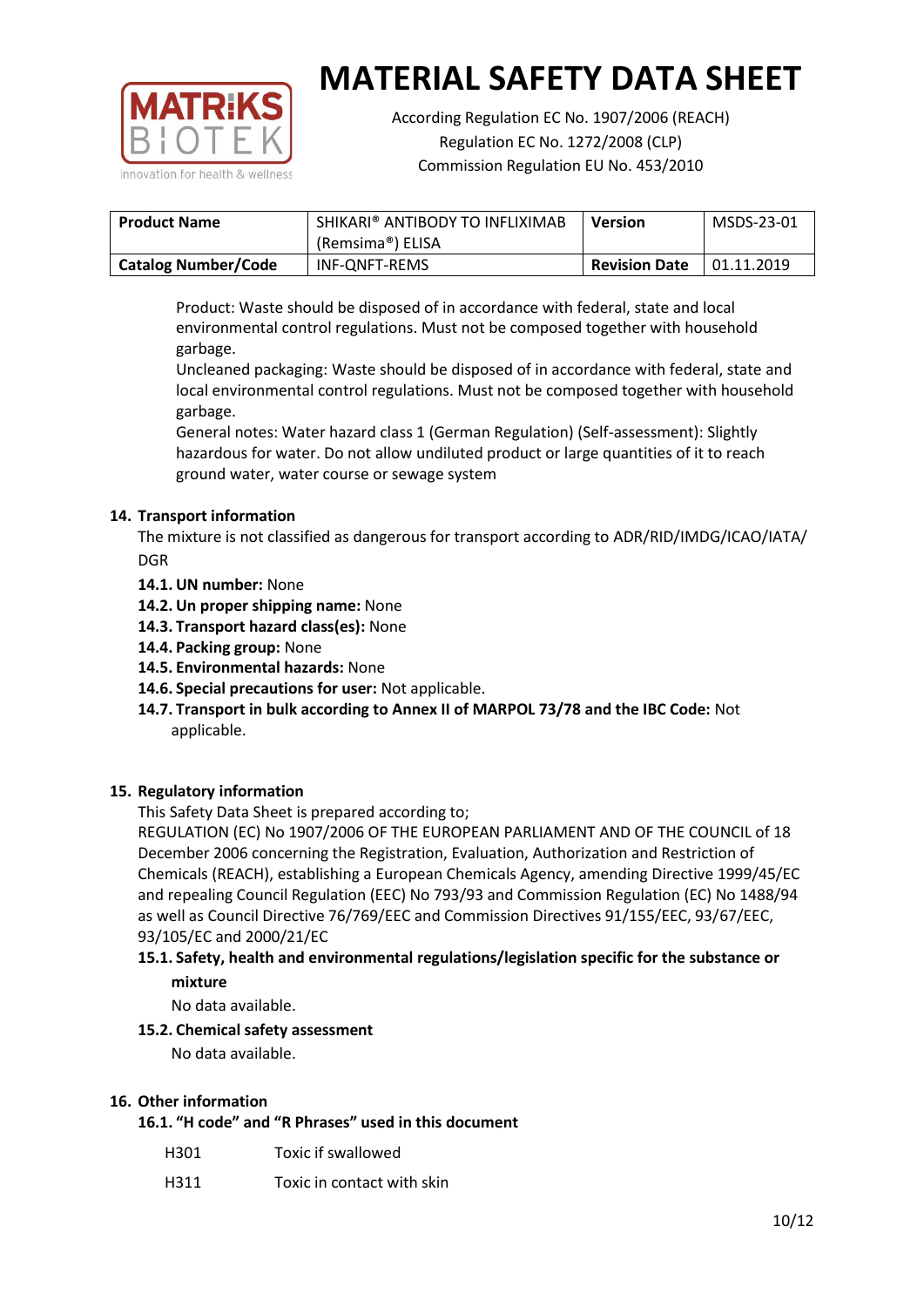

According Regulation EC No. 1907/2006 (REACH) Regulation EC No. 1272/2008 (CLP) Commission Regulation EU No. 453/2010

| <b>Product Name</b>        | SHIKARI® ANTIBODY TO INFLIXIMAB<br>(Remsima®) ELISA | <b>Version</b>       | MSDS-23-01        |
|----------------------------|-----------------------------------------------------|----------------------|-------------------|
| <b>Catalog Number/Code</b> | INF-ONFT-REMS                                       | <b>Revision Date</b> | $\mid$ 01.11.2019 |

| H314       | Causes severe skin burns and eye damage                                                                       |
|------------|---------------------------------------------------------------------------------------------------------------|
| H315       | Causes skin irritation                                                                                        |
| H317       | May cause an allergic skin reaction                                                                           |
| H319       | Cause serious eye irritation                                                                                  |
| H331       | Toxic if inhaled                                                                                              |
| H335       | May cause respiratory irritation                                                                              |
| H400       | Very toxic to aquatic life                                                                                    |
| H410       | Very toxic to aquatic life with long lasting effects                                                          |
| R23/24/25  | Toxic by inhalation, in contact with skin and if swallowed                                                    |
| R34        | Causes burns                                                                                                  |
| R37        | Irritating to respiratory system                                                                              |
| R36/37/38  | Irritating to eyes, respiratory system and skin                                                               |
| R43        | May cause sensitisation by skin contact                                                                       |
| R50/53     | Very toxic to aquatic organisms, may cause long-term adverse effects in the<br>aquatic environment            |
|            | 16.2. "P statements" and "S Phrases" used in this document                                                    |
| <b>S26</b> | In case of contact with eyes, rinse immediately with plenty of water and seek<br>medical advice.              |
| <b>S28</b> | After contact with skin, wash immediately with plenty of (to be specified by<br>the manufacturer).            |
| S36/37     | Wear suitable protective clothing and gloves.                                                                 |
| <b>S39</b> | Wear eye/face protection.                                                                                     |
| <b>S45</b> | In case of accident or if you feel unwell seek medical advice immediately<br>(show the label where possible). |
| <b>S60</b> | This material and its container must be disposed of as hazardous waste.                                       |
| S61        | Avoid release to the environment. Refer to special instructions/safety data<br>sheet.                         |
|            |                                                                                                               |

|  | <b>Revision Summary</b> |
|--|-------------------------|
|--|-------------------------|

| $\overline{\phantom{0}}$<br>Revision no<br>$B$ alaasa<br>date<br>– ⊨vr<br>planation<br>Release<br>$   -$<br>_____<br>____ |  |
|---------------------------------------------------------------------------------------------------------------------------|--|
|---------------------------------------------------------------------------------------------------------------------------|--|